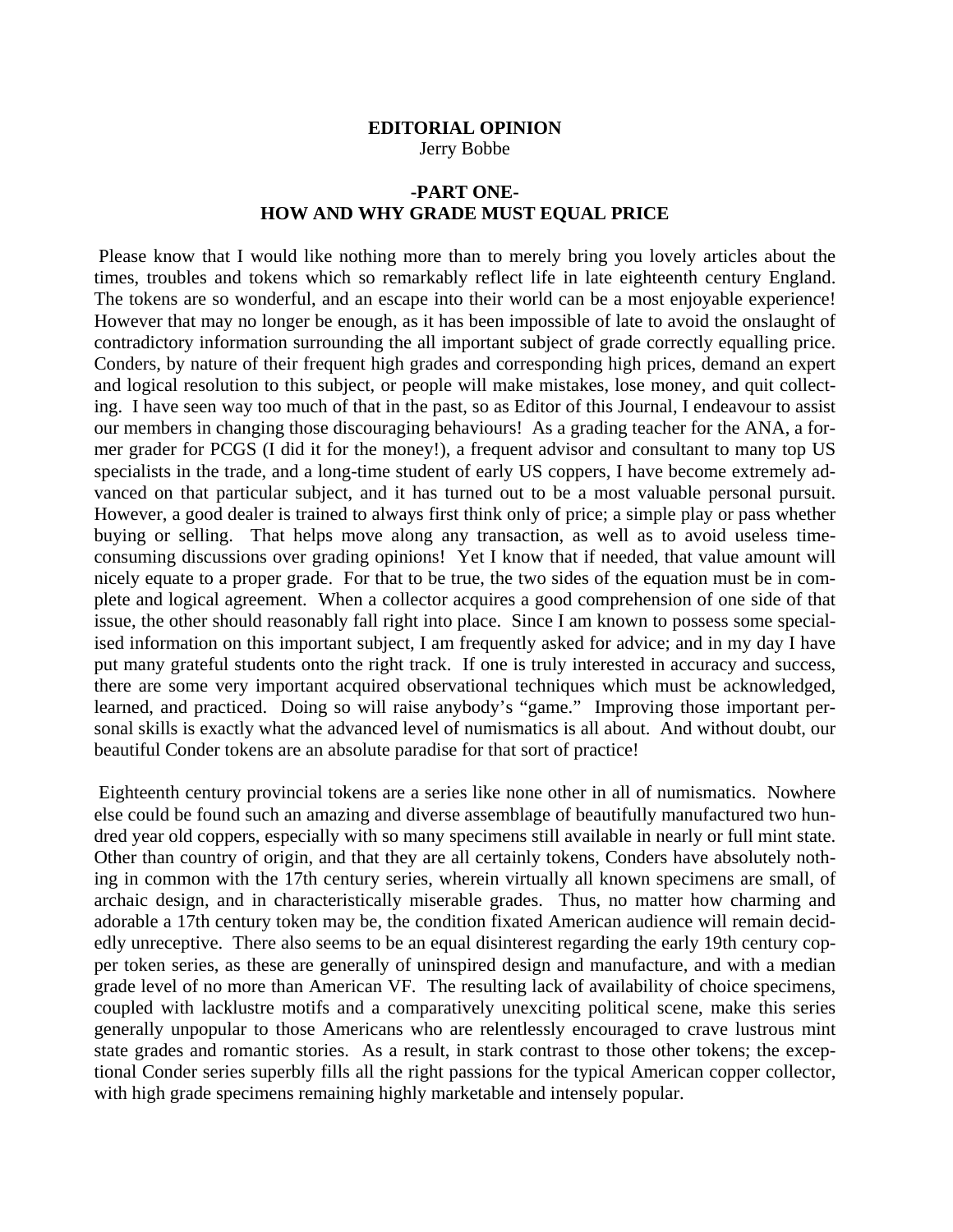Indeed, the turbulent politics of the late eighteenth century were amazing and highly educational, and the many related characters and coiners colourful and fantastically diverse. No other numismatic series exists which so brilliantly reflects the times and troubles of such a fascinating historical "moment." To top it all off for the dedicated copper enthusiast, the tokens themselves are frequently beautiful, rare, and of extremely high quality. Some even relate to America in its infancy, and can be collected right along with the US Colonial series, with those occasional rare individual specimens fetching four or even five-figure prices. However, the crème de la crème is the spectacular and ultra rare private token series. These, generally speaking, are characteristically of full mint sharpness, as none were ever intentionally placed into circulation. That would make them the very definition of the term *uncirculated*. After all, these highly coveted pieces were struck in limited mintages for sale to collectors; rare and pristine mementos of the die cutter's art to be cherished for hundreds of years to follow.

 As an American dealer, I am of course quite involved in the state of the Conder marketplace in my country. Indeed, virtually all my customer base is American, and that is where most of the top condition/value tokens seem to be going. The collectors in my country are far more condition conscious than those in Britain. Therefore, to expand future interest in the series, my hope is to standardise the terminology between British and American collectors and dealers, so that reasonable and consistent goals may someday be met, such as a verifiable condition census. While we should all be on the same team together striving for some solid accuracy, and many are diligently trying, certain illogical and stubbornly immovable lines have nonetheless now been drawn. On one side are a few British specialists who ridicule Americans because of those silly grading numbers and our lust for superb condition. They say they just want to have fun and collect VF's; claiming exact standards for the highest grades are unnecessary. On the other are those very same grade conscious Americans, who think some British are clueless because a "Good EF" can typically range twenty points or more on the Sheldon scale, causing tremendous confusion to the all important money aspect of the game for the top level pieces. This dichotomy unfortunately puts us at loggerheads; made even more perplexing when some collectors will only believe a grade if it is on a plastic slab. That adds up to three wildly varying grading perceptions right there! And I bet it is possible to name even more. Truly, for something as important as the grading/pricing issue, we simply must have standardised accurate terms in order to put some basic logic into our field. Only then will our beautiful series move forward into the numismatic mainstream.

 To better understand American high grade copper collecting, let us take as an example the original strikings of the 1796 Rebello private penny token, Middlesex D&H 24, with its positively gorgeous die-cutting by the brilliant John Milton. This is not about the rusted and broken die restrikes, struck much later, which are far less attractive and worth appreciably less money. Eight original Rebello pennies were struck in silver, and twenty-eight in copper, almost all of those with Bronzed surfaces. In my 38 years involved with the Conder series, I have personally viewed or handled five of the silvers, and seventeen of the coppers. None of those specimens show any appreciable wear, though many are quite seriously impaired. Therefore, from a purely condition standpoint, the grade/value becomes wholly dependant upon any human intervention, i.e., care versus abuse, which has taken place over the past 214 years. We refer to any permanent metal damage abuse as *Human Impairment Post Striking*, or "HIPS." That cuts right to the chase in assessing proper condition/price levels! It makes grades such as Fine, VF, or even that catchall British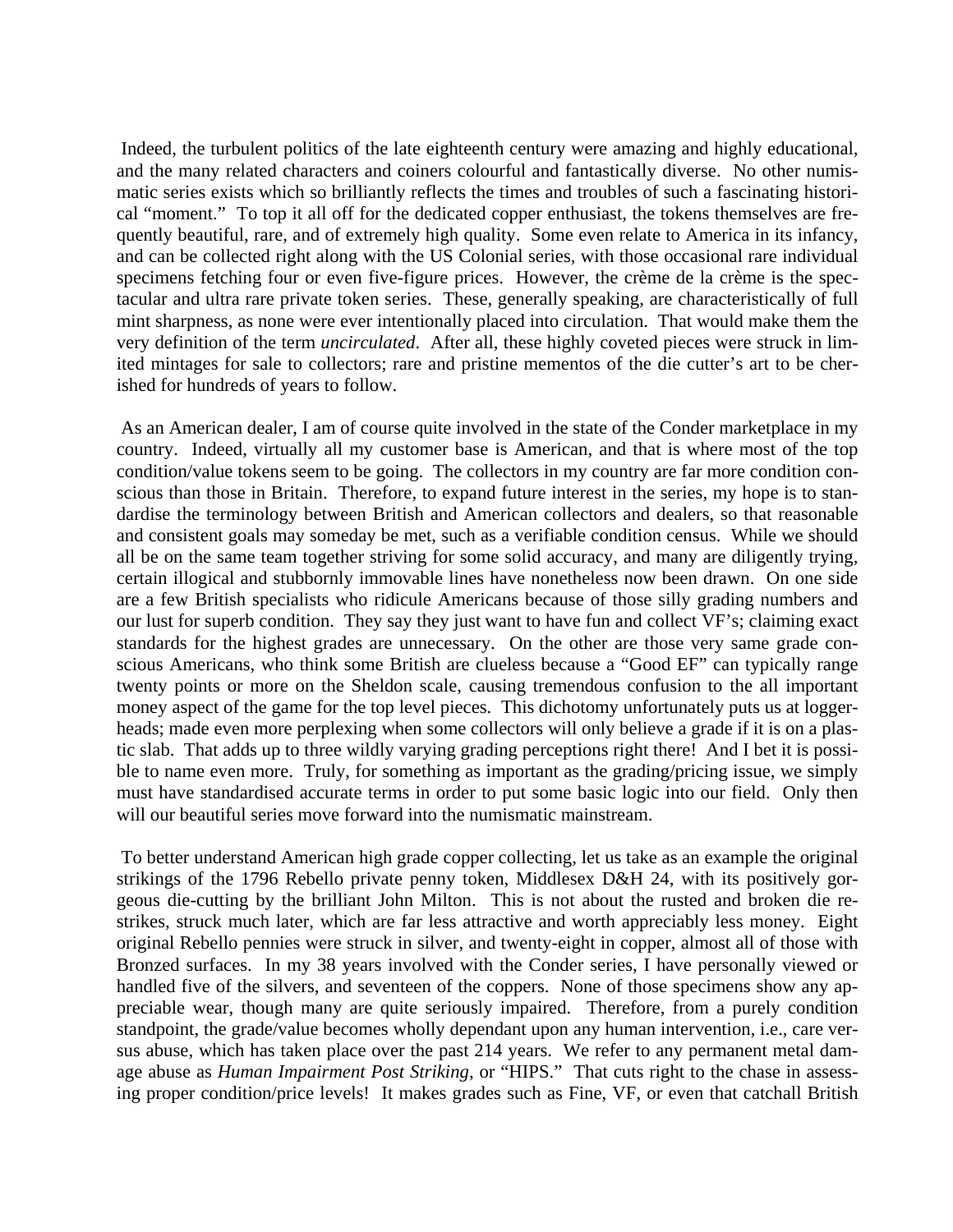

Middlesex D&H 24 - Grade-A Bronzed Proof



Middlesex D&H 24 - Grade-A Silver Proof



Middlesex D&H 24 - Grade-B Restrike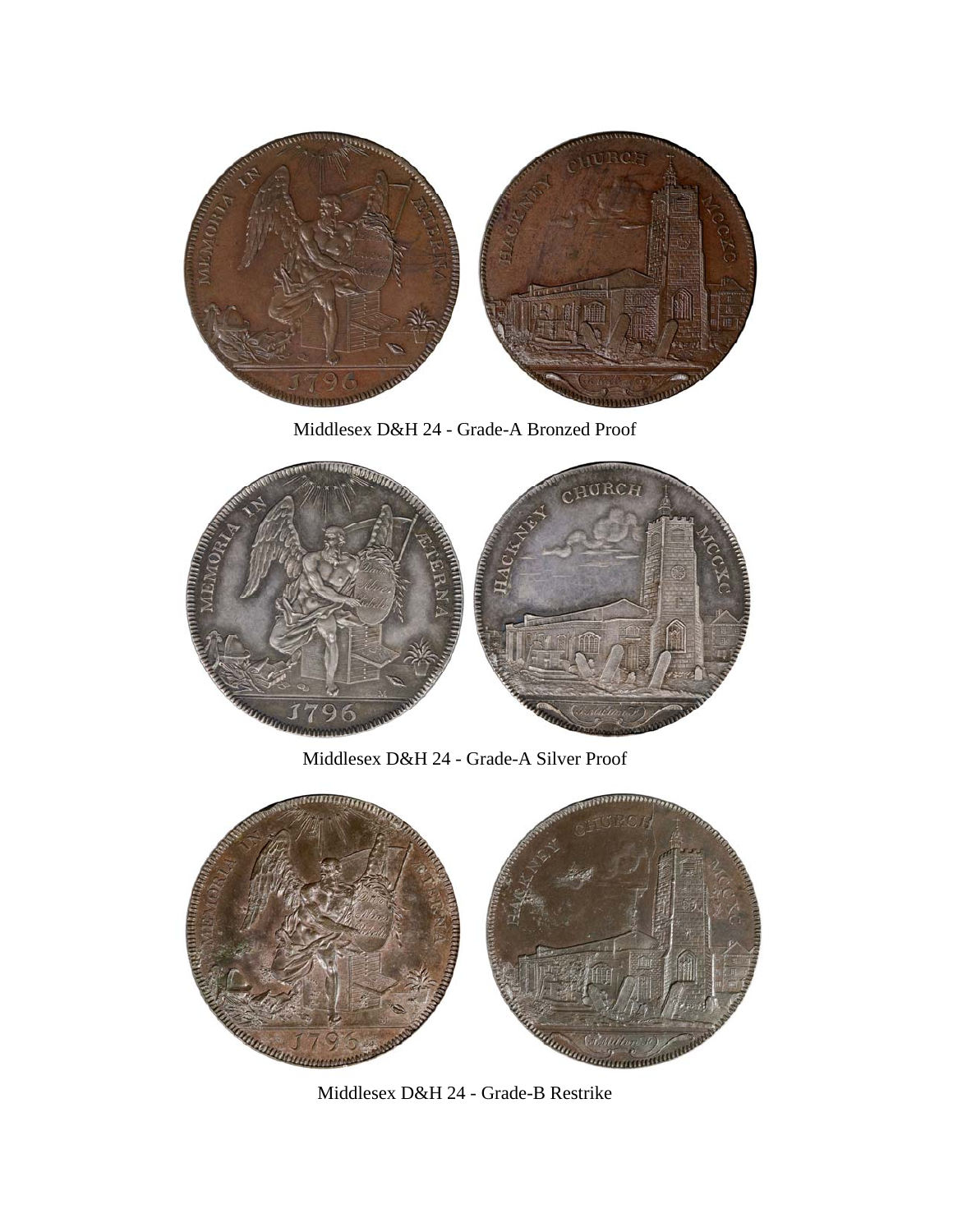"EF" nonsensical in regard to a Rebello penny, as well as to practically all the rest of the private token series. Those non-existent grades equalling non-existent prices have no place in a description of what are all essentially uncirculated specimens. Without proper accuracy from the seller, the specialist is required to accumulate their own personal knowledge and experience associated with high grade and/or extremely rare series items in order to be a successful buyer. Ultimately, one must engage in both buying *and selling* to really learn the entire truth, as that level of knowledge cannot be gleaned from merely collecting. Only then will one understand that in face to face professional transactions only the price is truly necessary. However, to successfully deal in the mail, or to establish any sort of legitimate condition census research, any grade terminology must be on consistent and solid ground. This is my passion, and it is why I have spent a lifetime learning to be as precise a grader as possible. On the phone, online, or in print, I am duty bound to accurately grade/describe any item in easily understandable terms; even slabs. As I usually see more in the metal than anyone else seems to care, my inquisitive customers always get plenty of information. I have found that the buyers of choice items appreciate that extra effort far more than a simple "EF" or "AU-55" grade in a listing or on plastic, in order for them to establish a price which is even remotely accurate. This has worked quite well for me, as my return rate throughout the years remains very close to zero. However if one wishes total simplicity, exclusively mint sharpness items in the Conder series could in theory be reduced to just *four basic* condition/price possibilities. A great number of the most valuable 18th century tokens fall into this condition scenario. Therefore, these classifications of surface quality must be learned and understood in order to properly price or buy high grade tokens. They could be labelled in a number of possible ways, but in this article I will refer to them as Grades-A, B, C and D.

 Grade-D encompasses tokens which we refer to as being of *Basal Market Value*, or "BMV." Unlike Dr. Sheldon's "Basal State" ("Identifiable and Unmutilated") American large cents, which are worn almost slick, the private tokens we refer to here are of full mint sharpness, but in the most impaired and wretched condition possible, usually with little or no original surface remaining. These tokens constitute the lowest possible price level for the variety, even though still technically uncirculated. Invariably, the post-striking metal damage was entirely inflicted at the hands of at least one rank amateur fully in denial of their poor grading, handling, and/or cleanings. The damage could have been done two hundred years ago, last week, or both. When it happened is unimportant; it only matters that the buyer accurately recognises it as the damage it is, in order to better establish what it is worth. So even though the token is more or less of full mint sharpness, it is typically loaded with human caused hairlines, deep rubs, well set fingerprints, heavy cleanings, shiny needle marks, edge dents, nasty nicks, corroded spit blobs, dried tuna fish, and/or beer stains; truly it is not a pretty sight! The token would probably equate in value to a low end American VF, if one even existed in that well circulated grade, though a simple "VF" designation would be highly misleading to any prospective buyer. With any minimal research effort this is an easy level to price. Anyone can do it! Just think of a probable cost and cut it in half! But beware! One has to accept hideous appearance, be terribly deficient in grading skills, or have gotten the thing really cheap to appreciate such a token. These levels of defects generally guarantee an item to "body bag" at any "respectable" grading service *every time*. That last fact may not matter to you, especially to our British friends, but the proper recognition and subsequent explanation of the piece's ugliness certainly should! It is damaged goods and it must be described as such! A copper Rebello penny in this miserable state is worth about \$500.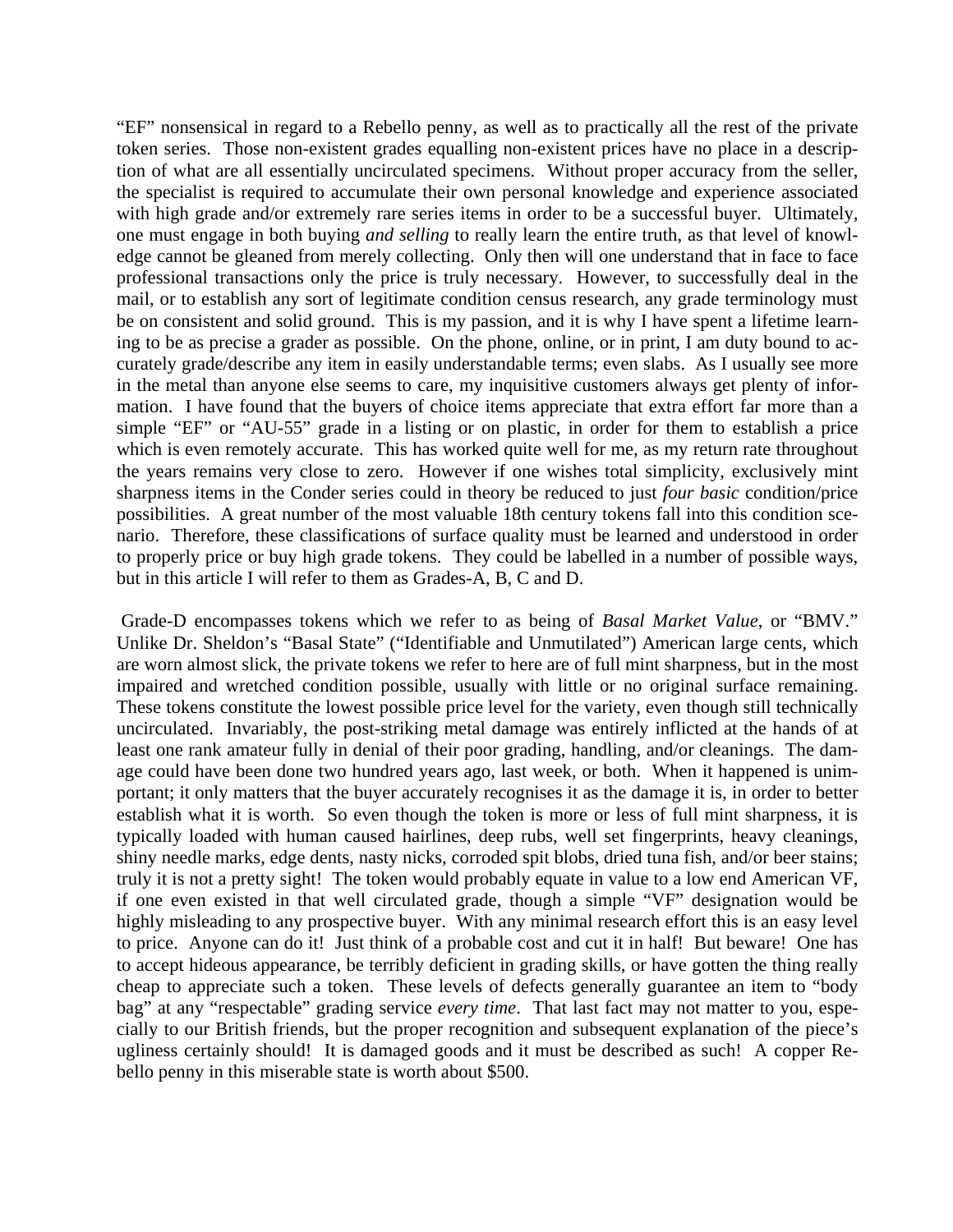Please note that there is nothing wrong with collecting Grade-D items, or anything else for that matter, just as long as the correct amount is paid, and proper value is attained. Along with the purchase of these could very well exist edges of opportunity for the astute buyer, as every once in a while a much better token might be acquired at the Grade-D BMV minimum price, especially if one has been diligently practicing their own powers of observation for a time. In that way, the reasonably accurate comprehension of Grade-D prices can sometimes be very profitable! Additionally, if you must, here is the chance to work on your restorative skills, as once a piece is at its grade/price bottom; there is not much further monetary downside at risk, even if you completely ruin the poor thing. At the opposite extreme, wonderful successes may occasionally be had when the rare silk purse emerges from the proverbial sow's ear. However, a word of caution; if you rub, wipe, or brush across a token's surfaces with anything at all, or change the colour, it will undoubtedly harm metal and the piece will lose significant desirability, so be willing to look for and experiment with a different and more gentle approach. Be fully observant in real time of exactly what you are doing, and start out by practicing on really crummy tokens. Always do any such work under good lighting, and if necessary, use high magnification. When in any doubt whatsoever, or if a beginner at this, I beg of you to never harm any piece above the Grade-D level!

 Grade-C is of typical average condition for the variety, with a much lower incidence of previous HIPS intervention than Grade-D. The token is of more or less full mint sharpness, but may show a few light abrasions, rubs, finger smears, spots, stains, edge bumps, or even some hairlines. It is arms length attractive, but it may not benefit from a more thorough examination. This grade is worth at least double the BMV price, and it is certainly a whole lot better buy. Even the total novice can see significant differences between Grades-C and D, especially when combined with some helpful, honest, and accurate professional explanation.

 Grade-B is Choice and almost entirely HIPS-free. Defects are tiny, unobtrusive, and natural. The token is beautiful to look at, and is a piece anyone would be proud to own and display. As described in the previous two CTCC Journals, we are referring to the quality of the metal itself, and not to any naturally occurring and easily removable dirt, muck, or "peach fuzz" which may or may not be present, and which may or may not need removal or adjustment. A Choice Rebello penny is an exciting and desirable token, and because of the solid collector base of the throngs of condition manic Americans, Grade-B can be much tougher to price than a defective lower end example. If you are skilled enough to ascertain the true quality of this grade/price level, expect to pay roughly five times the BMV price, or about \$2500. Make a mistake, or buy just above your level of expertise, and you could immediately lose half your money. Attempting to purchase Choice or better without good observational skills is the most frequently noted and expensive type of buyer error; and it is an ongoing big problem in the "high grade" Conder trade. The buyer miscall is almost always associated with an exaggeration of condition/price by the vendor.

 Lastly, Grade-A is a stone cold Gem; absolutely HIPS-free. It is a stunning work of art, with only the most picayune of flaws; those hardly noticeable even by the best of graders. These are tokens which excite the passionate viewer. They have an amazing "look" about them; a total "ten" in eye appeal. As W.J. Davis wisely stated more than a century ago in "The Token Coinage of Warwickshire," "condition is the first essential point for the collector to observe," confirming that this effort has been around for a long, long time, even in England, and thus is not just a recent American aberration. Over my decades of token involvement I have noted exactly four such exquisite copper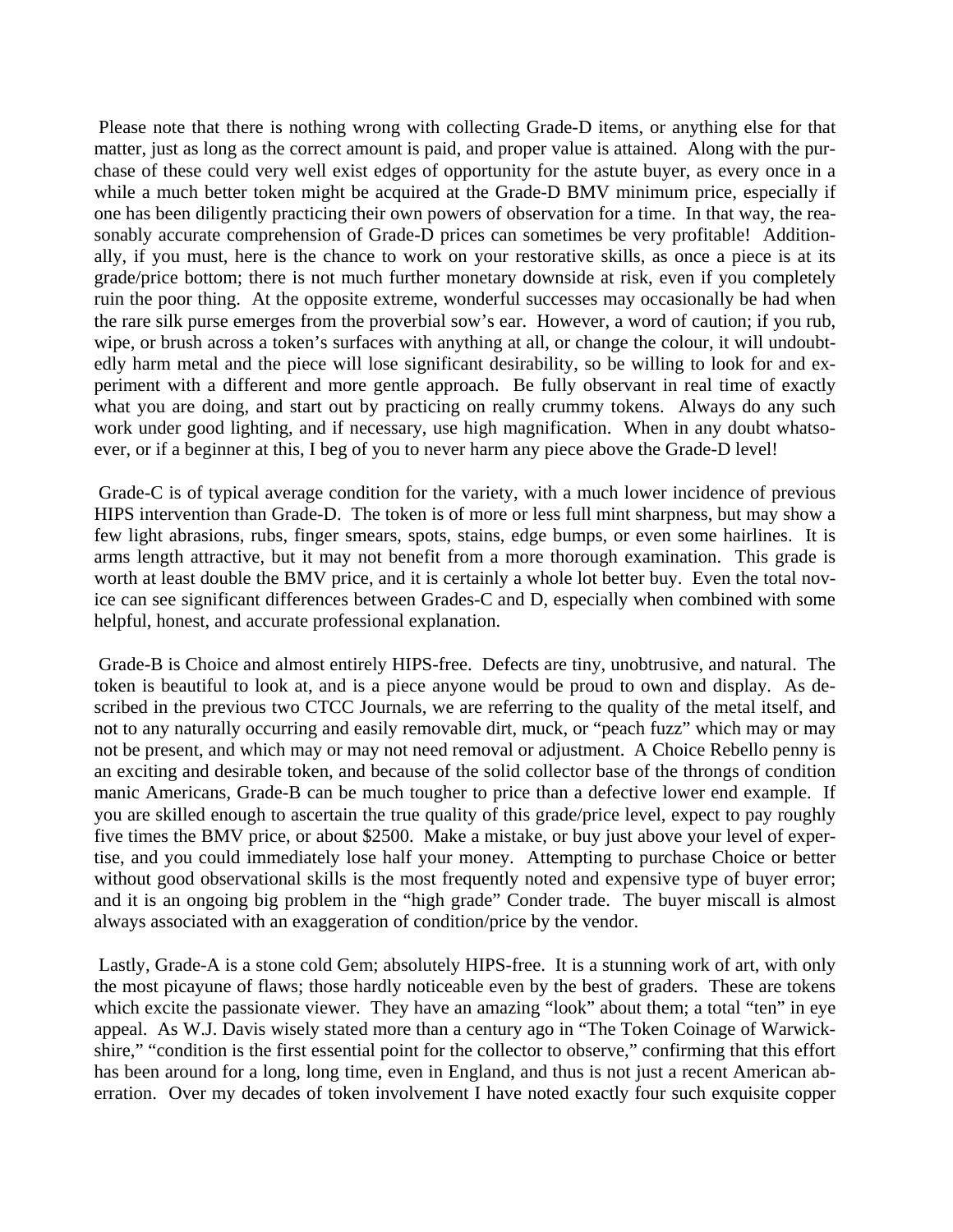examples of Middlesex D&H 24, and one of those is impounded. I can safely tell you that if you are able to properly understand and appreciate that ultimate grade, this is a token type impossible to put down. It is a condition level wherein the exact price is to be determined on an individual one to one item basis between the buyer and seller. If you are a confident and capable grader, and you have the available funds, and if it is actually for sale; just write the check, thank the dealer for offering such a wonderful token, and forever enjoy it! But if you are a poor grader, you will have absolutely *no hope* of success in pricing or buying this level of apparent perfection. No price guide could ever begin to assist you if you lack those personal skills. If you thus allow it, many dealers will simply eat you alive!

 This is normal behaviour in our business. "There will be opportunity for rich profit through chicanery of grading" if for instance one buys a Grade-C Rebello as a Grade-D, and then sells it at Grade-B price. In my mind this transaction is tantamount to a \$1500 theft! However, if one is somehow able to buy that Grade-C at Grade-D level, and then sell it accurately as a Grade-C, that double-up profit is perfectly acceptable. Honest profits are always made on the buys; never on the sells! In his famed ground-breaking 1949 book, "Early American Cents," updated nine years later as "Penny Whimsy," Dr. William H. Sheldon utilizes this exact scenario to back up a correct philosophy. As you read his follow-up quote, bear in mind that it was this book that originated the American numerical grading scale which is so popular today.

 "There you have a nice profit of several hundred per cent, and the sucker gets the experience at no extra charge. But if the basal value of the coin had been known, and if the coin had been graded quantitatively, the fishing would have been more difficult, and therefore more fun. My object in writing this book, then, is not to *prevent* fishing but to make it more sporting."

 And there you have it! Logical grading standards must be in place to reduce acts of deception, and to fully clarify any attempted pricing of the series. Please understand that in order to make any sense whatsoever, any worthwhile "price guide" must also essentially be a grading guide, as those two sides are directly related. There must be clear and accurate terminology. The higher grades only exacerbate the problems, and in that regard the Conder series differs greatly from the usually well-circulated  $17<sup>th</sup>$  and  $19<sup>th</sup>$  century tokens. With few or none available in those tough to price high grades, I suppose it may be remotely possible that typical ranges could be set in those other series, at least for a while. But that has nothing whatsoever to do with Conders! They are a wonderland of exquisite condition Mint State and Proof items, many of extreme rarity and appropriately much higher comparative values, all combined with *huge* American appeal. As a person well known in the co-worlds of expert grading and positive restorative techniques, especially regarding choice coppers; I never stop trying to bring our marvellous series to a greater number of highly receptive and studious collectors. And since I am already a character on the US copper scene, I relentlessly make the effort to introduce Conders to Early American Coppers (EAC) or Colonial Coin Collectors Club (C4) members, as many of those individuals are already well primed in regard to their own observational skills. Those abilities result from the long-time free and open exchange of accurate condition census and grading information which those clubs utilize to progress their specialties. That will certainly help those particular collectors with high grade 18th century tokens, as they already know that any financial success is directly proportional to the level of one's own personal ability to recognise exactly what does or doesn't constitute authentic and unimpaired surfaces. Inability and/or denial on that front will always prove to be very costly.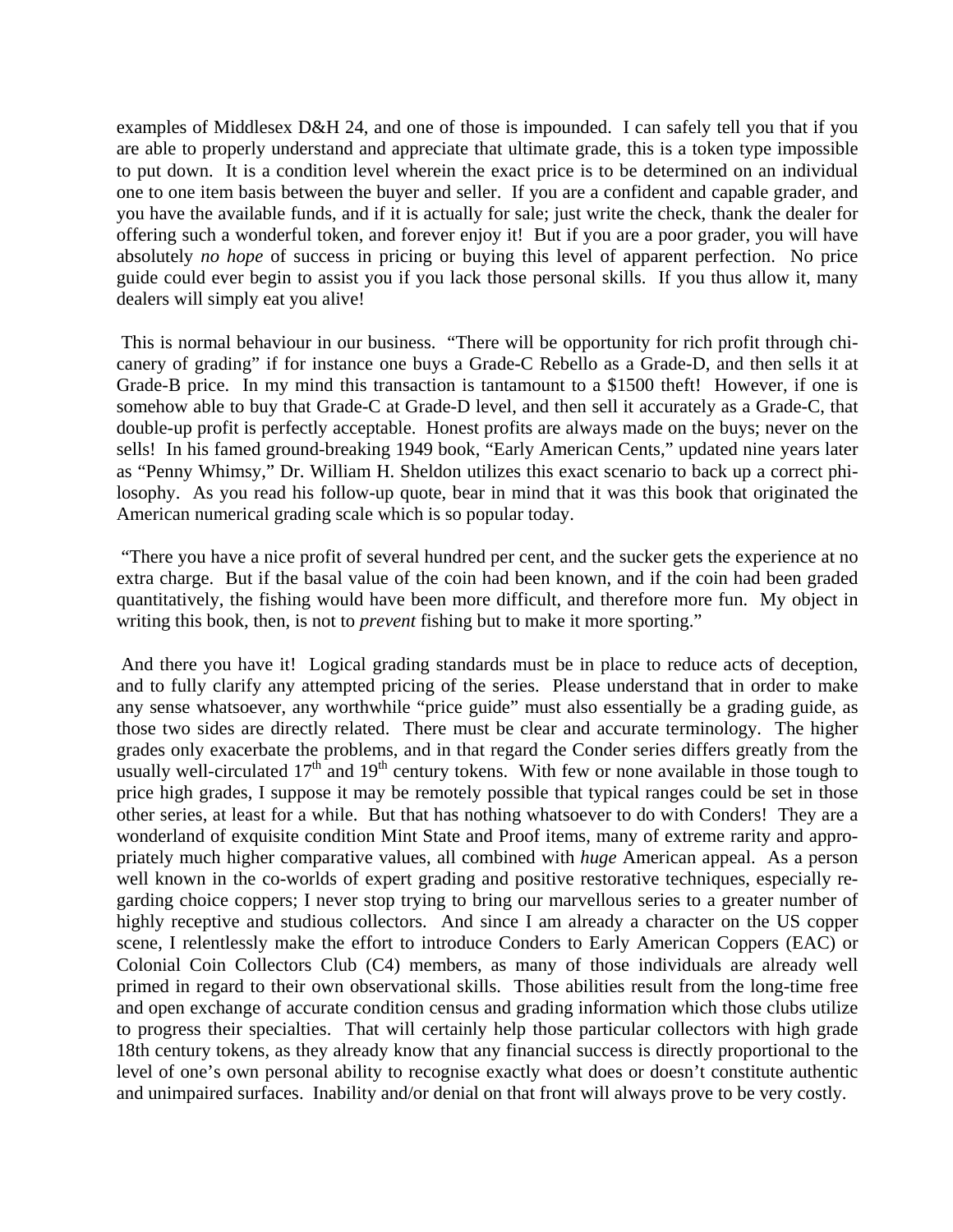So dear reader, you have a serious choice to make; and now is the time! Consider that experts always attempt to employ common sense! They work to relentlessly progress in their own personal skill levels and are always open to a new and better thought or technique, especially if it leads to a greater monetary gain and/or advancement of their specialty. Deniers just deny! They also tend to drag down others with them.

 At its essence, accurate grading/pricing at the highest levels is all about surface quality; that is where the rubber meets the road in numismatics! Therefore, in regard to copper coins, proper grading has nothing whatsoever to do with the amount of any sort of Red colour present. If indeed original, Red is merely a designation of possible extra value; *never a grade requirement*. A natural deeply toned copper coin could be a Gem, while a full Red specimen might be a dog, or possibly visa versa. Anyone claiming the association of some arbitrary percentage of Red colour to American numerical grading standards makes a supposition which is completely ridiculous. It illustrates absolutely no understanding of the level of accuracy used in American grading for the top conditions, particularly the "money grades" of "65" and higher. It ignores the intense collector passion for those pieces, or of the end prices which might be possible for those rare and exceptional specimens anywhere outside of England. It disregards Bronzed or specially applied surfaces, i.e., pieces struck sans Red, which are frequently the norm in the private token series, as well as with many other types elsewhere throughout D&H, such as Boulton and Watt Proofs. Indeed, comprehension of those unique and/or unusual as-made surfaces, as well as the understanding that true mint lustre is the spinning cartwheel of light reflection from virgin unimpaired metal flows and not Red colour, are all required knowledge to accurately grade/price high quality Conders. To be sure, almost all precious 18th century tokens will fall into that giant spread between British FDC and EF. That is where extreme variances in price, grade, and desirability exist, and where more specific and accurate descriptions are so badly needed. If we made that so, the bar for our specialty would be instantly raised; and that would increase the level of expertise and the number of enthusiastic individuals wishing to be involved. In that regard, I am not asking you to learn all those incomprehensible American numbers between 55 and 70, but to simply work on your own powers of basic observation, including as much "hands on" study as possible. If needed, find some expert help. Because without competent observational skills and personal involvement; it would be dead impossible to guess a correct value for any top level item. As previously discussed, inaccuracies are just as true at the bottom levels, as one must also properly recognise Grade-C or D HIPSimpaired tokens for exactly what they are, or the values of those could be seriously overstated. In watching hundreds of people in my ANA grading classes throughout the years, I find that many poor graders and deniers do not put in a worthwhile effort to learn correct observational techniques. They usually refuse to acknowledge and practice a simple naked eye "rotation" on all high grade items, where in mere seconds *under good lighting* so much might be learned. When assessing any high level piece for possible purchase, or just to come up with an accurate grade, at least two unmagnified rotations on each side are utterly necessary, one following around the lustre or reflection and one not. Then if something spurious is spotted anywhere on any of those rotations, stop right there and zero into that area for a more intense and lengthy look. That usually reveals all! However the rotation technique requires your commitment and practice for improvement. Invariably with poor graders the coin remains flat, a careless thumb might get in the way, or out comes a loop, before they even look at the entire coin. A professional, careful to use correct lighting and to hold the piece by its edge, first does whole coin rotations, and then only utilizes a glass if there is something specific which needs magnification. It would be misleading, harmful, or a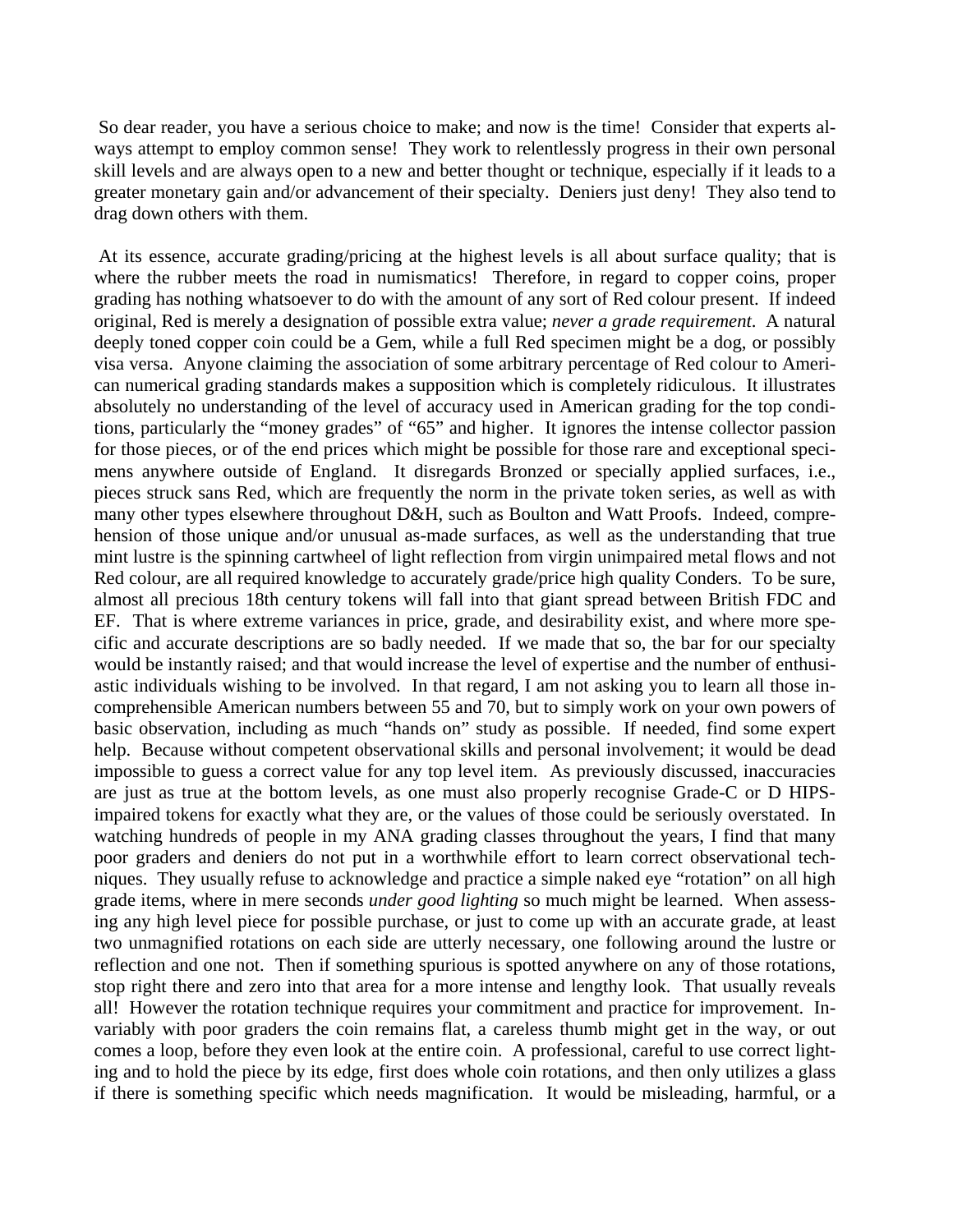waste of time to do otherwise. Incorrect procedures prevent a person from properly spotting surface impairments, or that all important attribute of authentic undisturbed lustre; those being on opposite ends of the grading/pricing spectrum. Furthermore, to collect choice coppers, one must be able to distinguish original colour from not, as false colour means metal damage has taken place, and value has been lost. This is especially true when any perceived red "lustre" is merely the result of a previous cleaning, with loads of underlying hairlines, if one only knows how to look for them. Occasionally there will be a person who is rabidly in denial on all these fronts, who forever insists on their superiority, that you must be wrong, and that you had better believe them in all their glorious ignorance. If allowed, such a person will mislead and influence you into making terrible decisions on your future coin or token purchases. However you are never required to comply. You could ignore any obvious misleading "information" that an unknowledgeable individual offers, do your own research, and just have a go at thinking for yourself. Put in any consistent time and effort of your own and you will do just fine; or if in doubt, you could always simply consult with an expert. Many are absolutely thrilled to help. But if you still must remain in total denial, know that the professionals and top collectors will undoubtedly beat you cold. They will somehow find a way to take full advantage of your shortcomings by "working the grades," especially in the most profitable spreads. Nevertheless, if too many members of the CTCC allow grade/price misinformation to adversely influence our specialty, ignoring that choice quality is worth far more than they might comprehend, while defective examples are worth much, much less; a dumber marketplace of values is instantly established! It will enable those dealers with limited ability or knowledge to prosper, and help them to unload their hard-to-move low-end off-quality inventories at greatly inflated prices. We have seen this take place in slab-mad America over the past quarter century, and through the years I have also repeatedly noted it in our Conder specialty. Unwarranted profits have to come from somewhere. Do you wish it to be from YOU?

 To fully combat this, in Conders as well as with all other collectables, correct observational skills must be learned, practiced, and developed, and the student must be willing to relentlessly improve their own personal techniques and speed. For the last time, it is not about hitting exact numbers. It is about correctly seeing the truth of the metal! As personal skills improve, confidence is increased, better buys are made in all grade levels, and the result is a more beautiful collection and consistently higher profits when it comes time to sell. Yet, for those of you who just want to not care about grade/price, or truly believe that you could never possibly see that well, I would strongly advise you to collect your Conders no better than Very Fine, as that is truly the best you will ever understand, at least as far as value is concerned! Even then, Conders offer unbridled numismatic pleasure! At a typical cost of no more than \$20-\$30 each, over time, one could potentially buy more than a thousand different varieties, and it would be next to impossible to lose much money in the pursuit. If open to personal advancement, a great deal could be learned along the way by rudimentary observation and a fully engaged mind and memory, maybe even including a few pencilled notes in your D&H or some possible advanced grading study. And I'm willing to bet that if you did that effort, before long you would possess the knowledge and experience to branch out into higher grade tokens; all without fear of the extra cost involved.

 Our hobby is notorious for the "fishermen" making extra unwarranted profits by exaggerating grades. Yet that is only made possible when the "victim" lacks reasonable skills and allows the abuse. The advanced observational knowledge discussed here will prevent anyone from taking advantage of you. Please know that if the grade/price is true in a transaction, utilizing standardised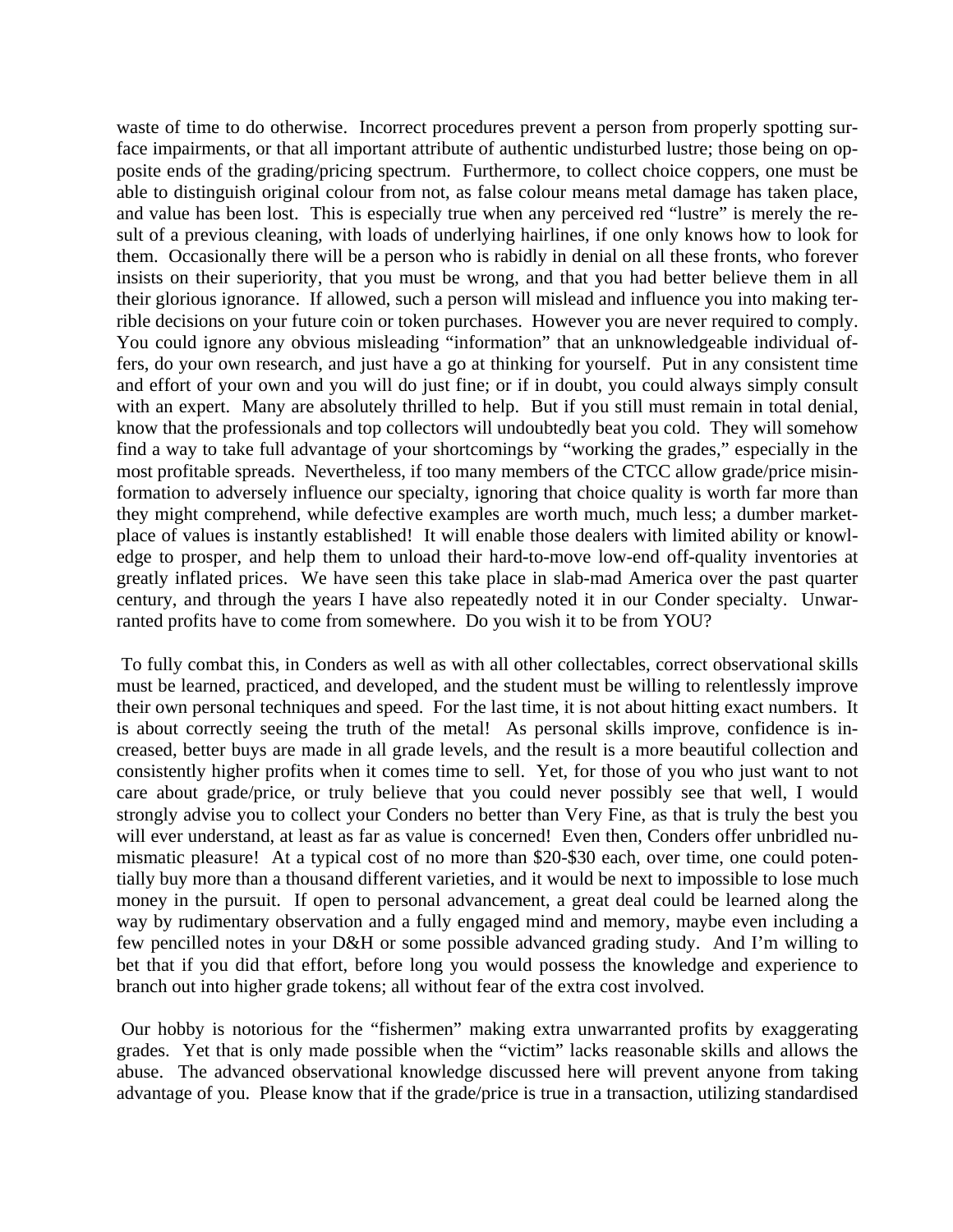terms everyone can reasonably understand; there will never be a problem. Doing that would remove any possible concern one might have over the vendor's profit percentage, or of the condition level of the item. It must be acknowledged that in the real world exceptional items do bring exceptional prices, and it is just as true that at the bottom end trash brings next to nothing. I will say it again and again; **grade equals price!** If one side of the equation is illogical and misleading, by definition the other must be too. So when a deception is inevitably involved, no matter what the intent, it will amount to a significant loss; and that should be everyone's quest to avoid. It doesn't matter that these deceptions might be rooted in ignorance, arrogance, denial, greed, ego and/or selfishness; or that some unscrupulous individuals may get a "kick" out of cheating others. That is simply the lower end of human nature at work. But the sad end result is always the same; a tough and expensive lesson for the unsuspecting and trusting collector. Believe nonsense without reasonable skill levels of your own and you will put yourself at the very mercy of a cruel and possibly falsely manipulated marketplace. You will be influenced toward the accumulation of an offquality collection that *for a time* only you will appreciate. Ultimately, as the truth is brought out to you, that appreciation fades; and only the monetary losses and bad memories of the many previous deceptions remain. So before that happens, why not try to realise that numismatists themselves are "graded" by the financial successes or failures of their own collecting expertise? Only you are in charge of your outcome. Excellent personal grading and observational skills are an absolute must, as well as being your first line of defence to properly collect the high quality Conder series. Interested and curious people profit, while the deniers lose. Out of the gate both possible scenarios exist for everyone. Strive to beat the curve by practicing the persistent acquisition of both knowledge and expertise! Finally, remember the wise words of the Prophet E.C. Ketcham, "The bitterness of poor quality lingers long after the sweetness of low cost is forgotten."

Now go out and buy the best tokens you can understand!

## **-PART TWO- TRASHED TOKENS**

 Excellent observational habits allow a numismatist the ability to quickly differentiate the severity level of any possible poor "work" or careless treatment which may have been previously inflicted. On both sides of the Atlantic many are quite slapdash in their handling of choice tokens, or are trying to do things to "improve" them. To be sure, if one is able to not hurt metal or colour, while better preserving the coin and legitimately improving eye appeal; that is a good thing. Conversely if one moves metal, even microscopically, or changes original colour, permanent damage is done. A positive example would be a short bath in Acetone, with a follow up air dry, to remove some light PVC. A contrasting negative example would involve trying to remove that PVC with some sort of wiping, scrubbing, or brushing. One does not damage metal, while the other does. This is extremely relevant to the subject of grade/price, as it can change everything in the blink of an eye. Recently I have noted the results of an appalling number of permanently harmful and amateurish methods commonly being used on choice coppers, including Conders. The existing populations of unimpaired tokens are steadily dropping. Please allow me to describe a few of these HIPScreating methods for the CTCC membership, along with a few better ideas. My hope is that any possible future perpetrators consider these thoughts, and instead attempt to evolve in their approaches before too many more beautiful tokens are lost forever.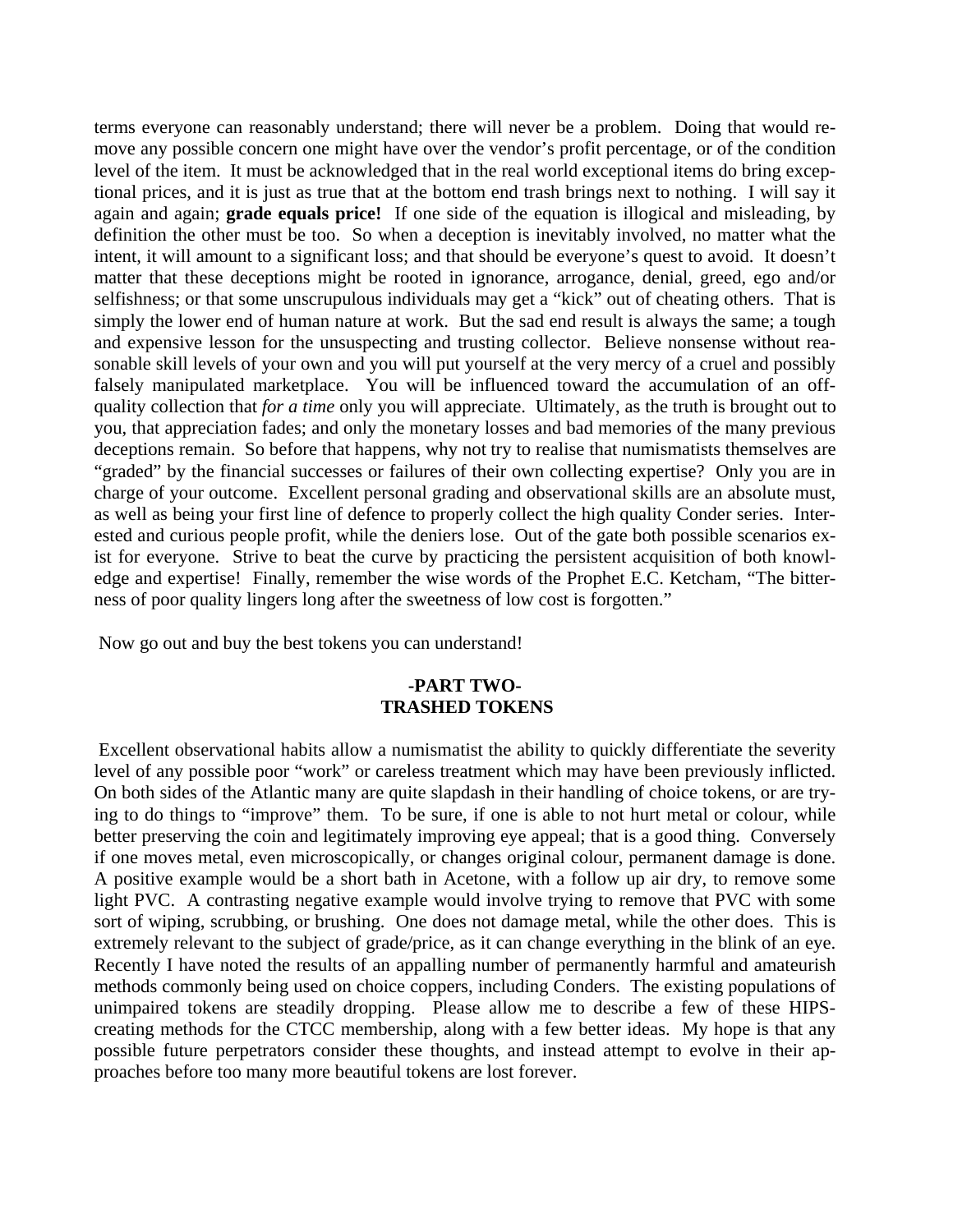The worst and most widespread abuse involves one of those EAC-type #4 goat hair jeweller brushes. Many erroneously believe it to be made of much softer "camel hair," such as used with camera equipment; but it is not, it's from a goat! When a goat hair brush is old and well used, it

will contain years of sticky green and black accumulated crud and verdigris. These are actually microscopic razorsharp gritty particles. If used on a high grade surface, such a dirty brush will immediately cause serious hairlining, along with a permanent disturbance to the natural lustre flow. It will certainly improve the odds if the brush is occasionally shampooed and blow dried, just as one might do with their own hair. However, even clean brushes will undoubtedly hairline any choice surfaced token or coin they cross! More surface reflection equals more damage probability. In my grading classes I occasionally do a swipe or two



A Grade-D Middx 309 - Sold in auction as "Extremely Fine, attractively patinated"

with a nice clean brush across a modern low value Proof Lincoln cent, and then pass the hapless coin around the class until everyone is able to readily spot the freshly applied scratchy hairlines. On any high grade item one brush swipe can do significant metal damage; seriously worse with a dirty brush. Many varieties of Conders possess the very same surface texture as that Lincoln Proof, and are harmed just as easily. Multiple and/or heavy swipes brutalize any originality forever! Scratched metal cannot be fixed. Those hideously hairlined surfaces are instantly spotted and despised by all good graders, but are many times completely missed by most others! A shocking number of previously beautiful copper coins have thus been permanently ruined in this fashion. Tragically, even though repeatedly warned by many others, one prominent Conder collector of the last generation was well known to have *heavily inflicted* this dreadful practice on literally every token he owned. He just couldn't see what he was doing; and he was fully in denial! If the man had collected Very Fines, it would have had minimal impact; however he only collected the finest possible tokens, and he went on to systematically brush them all to death! Those hopelessly impaired tokens have since been repeatedly traded into the marketplace through numerous sources on both sides of the Atlantic, with the recent harsh treatment rarely receiving any mention! Though poor graders amateurishly revere him, sarcastically the professionals and experts have coined a new descriptive "grade" in his "honour," immortalizing him and his damaged tokens forever. To any sophisticated Conder collector in the know, a token pedigreed to that man is the kiss of death. They can almost be graded without a view, merely by educated speculation! The big lesson here is that if one is unable to properly see hairlines, any "work" attempted will undoubtedly result in that exact same damage. It doesn't matter that the perpetrator might not comprehend what has just been done. Others will, and believe me; the resulting damage will be very real and costly. It is always in your best interest to try to see it too!

 Another poor method is the widespread misuse of various "brightening" liquids, sometimes sold only in narrow-necked plastic bottles. If one buys such a product, and cannot see hairlines properly, they invariably immerse a cue-tip into the neck of the bottle, and then wipe the liquid full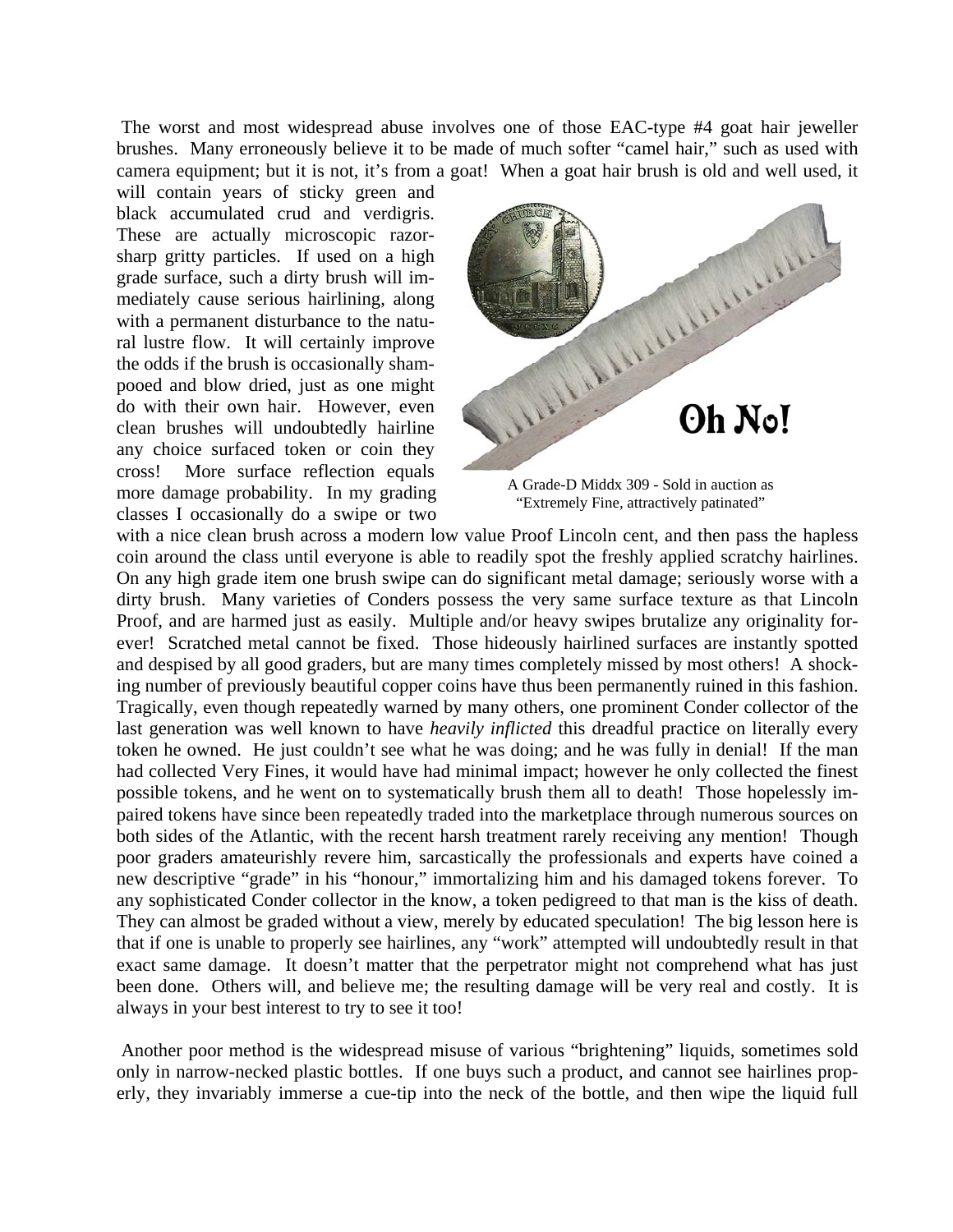strength around the entire coin. With copper, the end result is an unnatural bluish hue, a stripped off "skin," and loads of light arc-like field hairlines, those being quite accentuated, as they tend to cross the natural spoke-like metal flows at right angles. While at a glance some of the altered pieces may be superficially pretty, many experts know the difference between natural blue toning and what is not; plus they will always spot the hairlines. Inexplicably the slab services too frequently grade those, sometimes with strangely high numbers. That only encourages more abuse by more people seeking easy profits through exaggerated grades. As a result, many Conders and other copper coins have been permanently impaired with any number of surface-eating acidic dipping products. So if one truly must try to do this, at least first pour the liquid into a different and more usable container. It could then be diluted and used as a simple dip. That may very well "pop" the lustre without all the resultant hairlines, though it would still turn the copper a somewhat artificial colour and strip off at least most of the natural "skin." At its very best, any sort of dipping will only beneficially work for the occasional specimen, while negatively altering most others. Independent of the dip used, if the follow up rinse and dry is not done cleanly; serious damage will certainly take place then, or maybe much later from further chemical reactions. Besides potentially poisoning yourself, that is the well-known toughest part of any dipping process. More importantly, one shoe never fits all. Those dip-happy individuals should realize that many tokens or coins are just fine the way they naturally are, and that they should simply be left alone, or at the very most only minimally "conserved." The astute buyer must learn to quickly recognise any previous uncalled for poor dips, whether slabbed or not, and value those pieces accordingly lower.

 Though quite well known and harmful, many people still refuse to hold all coins or tokens by their edges. In this day of condition conscious collectors I find that to be a truly reprehensible practice, but I see it taking place almost everywhere! Many otherwise choice tokens display evidence of this stupid habit, as a well set print will inevitably result in dozens of tiny black corrosive dots which forever mar the item's visual appeal and value. Sometimes it almost makes me laugh, such as when an unknowledgeable eBay seller proudly pictures a mint condition token laying in his sweaty palm, along with a photo of the edge, in which he squeezes the piece for the camera between his thumb and forefinger! Check it out for yourself; I am not kidding!

 Still another bad habit is that of talking over choice coins or tokens. Microscopic bits of spit and food particles fly onto the surfaces, eventually forming ugly and damaging cancerous green and black corrosions. These must be correctly removed as soon as possible, or the damage only grows and grows. If a wipe or fingernail is then used, the damage is quickly exacerbated. The simple and best solution is to keep your mouth closed around "raw" high grade coins, and to hold any comments until after the viewing is done.

 Lastly, please note that a paper roundel pressed tightly against a token, in a tray going to and from a show, or in the same side of a plastic flip in shipment, *will cause damage.* Both practices result in shiny orange high point friction, eventually rubbing off significant metal. If caught in time, a judicious darkening method may work on a circulated piece, but it is next to impossible to cleanly accomplish on Mint State surfaces. This problem, along with the time and effort needed to attempt a "fix," may be easily avoided by not bouncing around trays of Choice tokens, or by simply using two-sided flips; putting the token in one side and the roundel in the other. However, that is hardly the worst abuse of this sort I have seen. I once noted an uncaring dealer offering a recently purchased heavily pedigreed Boulton and Watt Swainson Gem Bronzed Proof halfpenny, with its pair